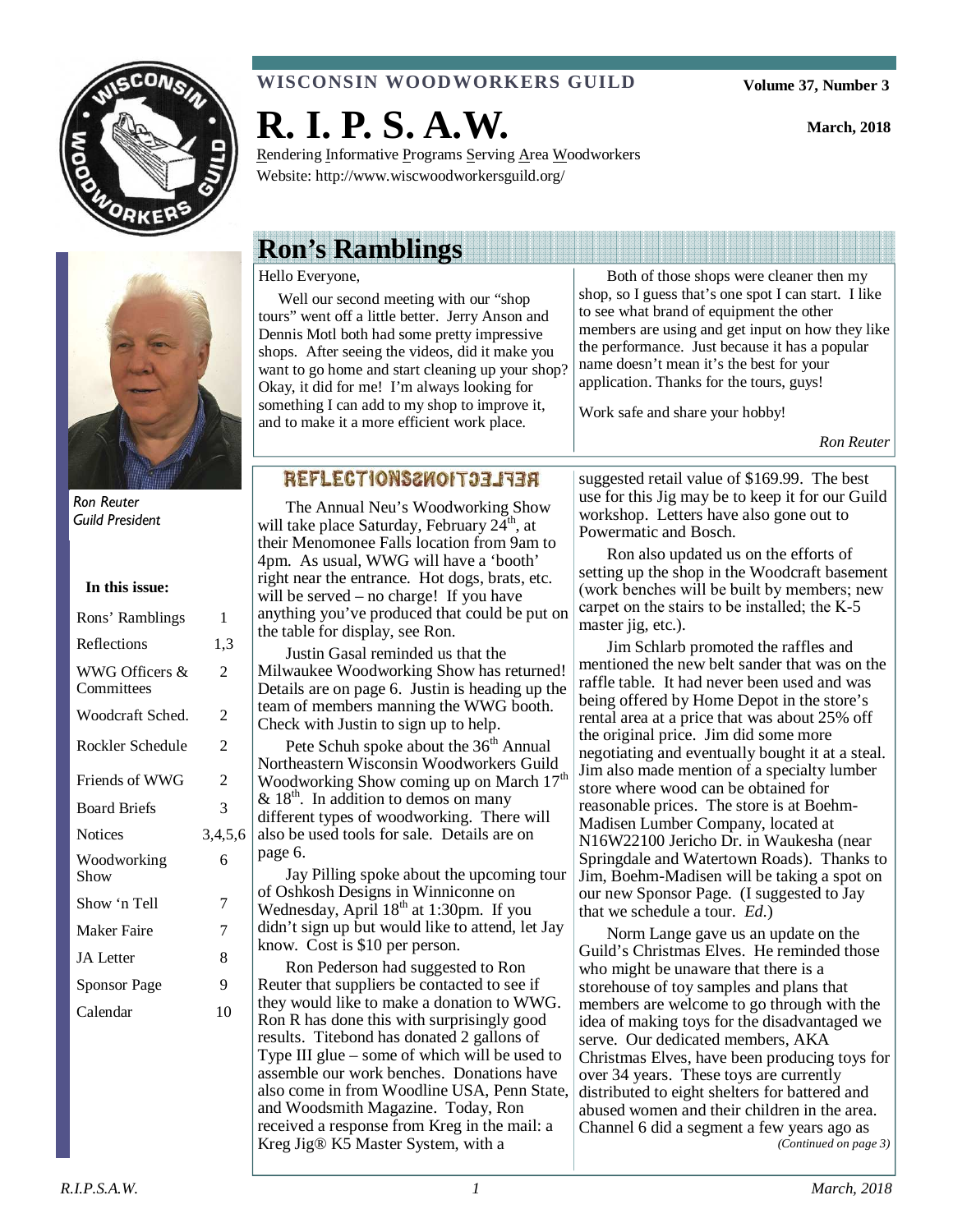|                                                    |                                                                   | <b>WWG Officers &amp; Directors</b>                                               |                                                                                       | <b>Rockler Class Schedule - Tuition assessed</b>                                                    |
|----------------------------------------------------|-------------------------------------------------------------------|-----------------------------------------------------------------------------------|---------------------------------------------------------------------------------------|-----------------------------------------------------------------------------------------------------|
|                                                    | <b>President</b>                                                  | <b>Ron Reuter</b>                                                                 | 262/784-5877                                                                          | Monday, March 5, 1PM: Scroll Saw Puzzle with                                                        |
|                                                    |                                                                   | ronbo439@yahoo.com                                                                |                                                                                       | Matt Gatchell                                                                                       |
|                                                    | <b>Vice President Greg Waldo</b>                                  | Waldog1050@sbcglobal.net                                                          | 414/769-1553                                                                          | Saturday, March 10, 12 Noon: Napkin Rings with                                                      |
|                                                    | <b>Treasurer</b>                                                  | <b>Andy Wagner</b>                                                                | 414/327-7505                                                                          | Gary Datka                                                                                          |
|                                                    |                                                                   | yxandy2001@sbcglobal.net                                                          |                                                                                       | Tuesday, March 13, 1 PM: Celtic Ornaments on<br>the Scroll Saw with Matt Gatchel                    |
|                                                    | <b>Secretary</b>                                                  | Jack Zbiegien, Sr.                                                                | 262/483-8522                                                                          | Friday, March 16, 12 Noon: Turn a Green                                                             |
|                                                    | Membership                                                        | zbiegien@zbie.com<br><b>Ron Pederson</b>                                          | 262/442-4089                                                                          | Acrylic Pen with Gary Datka                                                                         |
|                                                    | <b>Director</b>                                                   | rpederson9561@gmailcom                                                            |                                                                                       | Saturday, March 17, 1 PM: Scroll Saw Puzzle                                                         |
|                                                    | Program                                                           | <b>Jay Pilling</b>                                                                | 414/425-5692                                                                          | with Matt Gatchell                                                                                  |
|                                                    | <b>Director</b>                                                   | Jaypilling537@gmail.com                                                           |                                                                                       | Sunday, March 18, 11 AM: Sharpening Lathe                                                           |
|                                                    |                                                                   | <b>WWG Committees</b>                                                             |                                                                                       | <b>Tools with Gary Datka</b><br>Saturday, March 24, 9 AM: Turn a Wooden Bowl                        |
|                                                    | <b>Audio/Video</b>                                                | <b>Jerry Anson</b><br>janson@wi.rr.com                                            | 414/453-4537                                                                          | with Gary Datka                                                                                     |
|                                                    |                                                                   | <b>Tom Hipsak</b>                                                                 | 262/865-8512                                                                          | <b>Rockler Demonstrations</b>                                                                       |
|                                                    |                                                                   | thipsak $@$ wi.rr.com                                                             |                                                                                       |                                                                                                     |
|                                                    | <b>Publications</b>                                               | Leila Crandall-Frink 414/453-4118<br>leila.frink@gmail.com                        |                                                                                       | 3/3/2018 Jet Power Tools - 11AM<br>3/10/2018 Tool Sharpening - 11AM                                 |
|                                                    |                                                                   | <b>Don Doss</b>                                                                   | 414/281-2854                                                                          | 3/17/2018 Cutting Tapered Table Legs - 11AM                                                         |
|                                                    |                                                                   | FourPartHarmony@att.net                                                           |                                                                                       | 3/24/2018 Fixed-louvers Shutter Doors - 11AM                                                        |
|                                                    |                                                                   | <b>Dave Drickhamer</b><br>dldrick@gmail.com                                       | 414/852-1498                                                                          |                                                                                                     |
|                                                    | <b>Raffles</b>                                                    | <b>Jim Schlarb</b>                                                                | 262/968-4830                                                                          | All Rockler classes and demos are held at Rockler<br>Woodworking & Hardware, 1725 S 108th St., West |
|                                                    | <b>Toy Chairman Norm Lange</b>                                    |                                                                                   | 920/474-7183                                                                          | Allis. For further details, call them at 414-774-1882.                                              |
| glfinman@mailbox.org                               |                                                                   |                                                                                   |                                                                                       |                                                                                                     |
|                                                    | <b>Bee Houses</b>                                                 | <b>Lyle Husar</b>                                                                 | 262/542-0043                                                                          | <b>Woodcraft Class Schedule - Tuition assessed</b>                                                  |
|                                                    | Webmaster                                                         | lylehusar@yahoo.com<br><b>Dave Steingart</b>                                      | 414/688-7078                                                                          | Basic Cabinet Construction, 7 weeks of Class:                                                       |
|                                                    |                                                                   | dasteingart@yahoo.com                                                             |                                                                                       | Tuesdays , Feb 6 <sup>th</sup> to Mar 20 <sup>th</sup> 6-9PM, Instructor:<br>Chris Kraemer          |
|                                                    | Librarian                                                         | <b>Chris Reuter</b>                                                               | 414/688-7078                                                                          | Hand Cut Dovetail Techniques, Saturday, March                                                       |
|                                                    |                                                                   | ronbo439@yahoo.com                                                                |                                                                                       | 10, 9:30 AM - 3:30 PM, Instructor: Kevin                                                            |
|                                                    | <b>Woodcraft Demonstrations</b>                                   |                                                                                   |                                                                                       | Seigworth                                                                                           |
| Saturday, March 10, 1 PM: Pocket-Hole Joinery      |                                                                   |                                                                                   | Woodworking for Women, Thursday, March 15, 5<br>PM - 7 PM, Instructor: Dan McClanahan |                                                                                                     |
|                                                    | Saturday, March 17, 1 PM: Finishing with Gel<br>Stains & Topcoats |                                                                                   |                                                                                       | Introduction to Turning, Sunday, March 18, 10:30<br>AM - 3:30 PM, Instructor: Marv Bollman          |
|                                                    |                                                                   |                                                                                   |                                                                                       | Make a Bowl on a Scroll Saw, Friday, March 23, 5                                                    |
|                                                    | All Woodcraft classes and demos are held at Wood-                 |                                                                                   |                                                                                       | PM - 7 PM, Instructor: Dave Hansen                                                                  |
| craft of Milwaukee: 14115 W. Greenfield Ave., New  |                                                                   |                                                                                   |                                                                                       | Bandsaw Box, Thursday, March 29, 6 PM - 9 PM,                                                       |
| Berlin. For further details, call them at 262-765- |                                                                   |                                                                                   | <b>Instructor:</b> Tom Yapundich                                                      |                                                                                                     |
| 6770.                                              |                                                                   |                                                                                   |                                                                                       |                                                                                                     |
| <b>Friends of the Wisconsin Woodworkers Guild</b>  |                                                                   |                                                                                   | Woodcraft, 14115 W. Greenfield Ave., New Berlin,                                      |                                                                                                     |
|                                                    |                                                                   |                                                                                   |                                                                                       |                                                                                                     |
|                                                    |                                                                   | Homestead Finishing Products, Cleveland, OH(216)                                  |                                                                                       | WI 53151, Phone: (262) 785-6770<br><b>Woodline USA (800) 472-6950</b>                               |
|                                                    |                                                                   | 631-5309 www.homesteadfinishing.com                                               |                                                                                       | <b>MEMBER BENEFIT:</b>                                                                              |
|                                                    |                                                                   | Rockler's (The Woodworker's Store) 1725 S 108th<br>St, West Allis, (414) 774-1882 |                                                                                       | Show your Guild Membership Card and enjoy a                                                         |
|                                                    |                                                                   | Neu's Hardware Tools Paint, N95W16915 Falls                                       |                                                                                       | 10% discount on many items at Rockler's,<br><b>Woodcraft and Woodline. Contact stores for</b>       |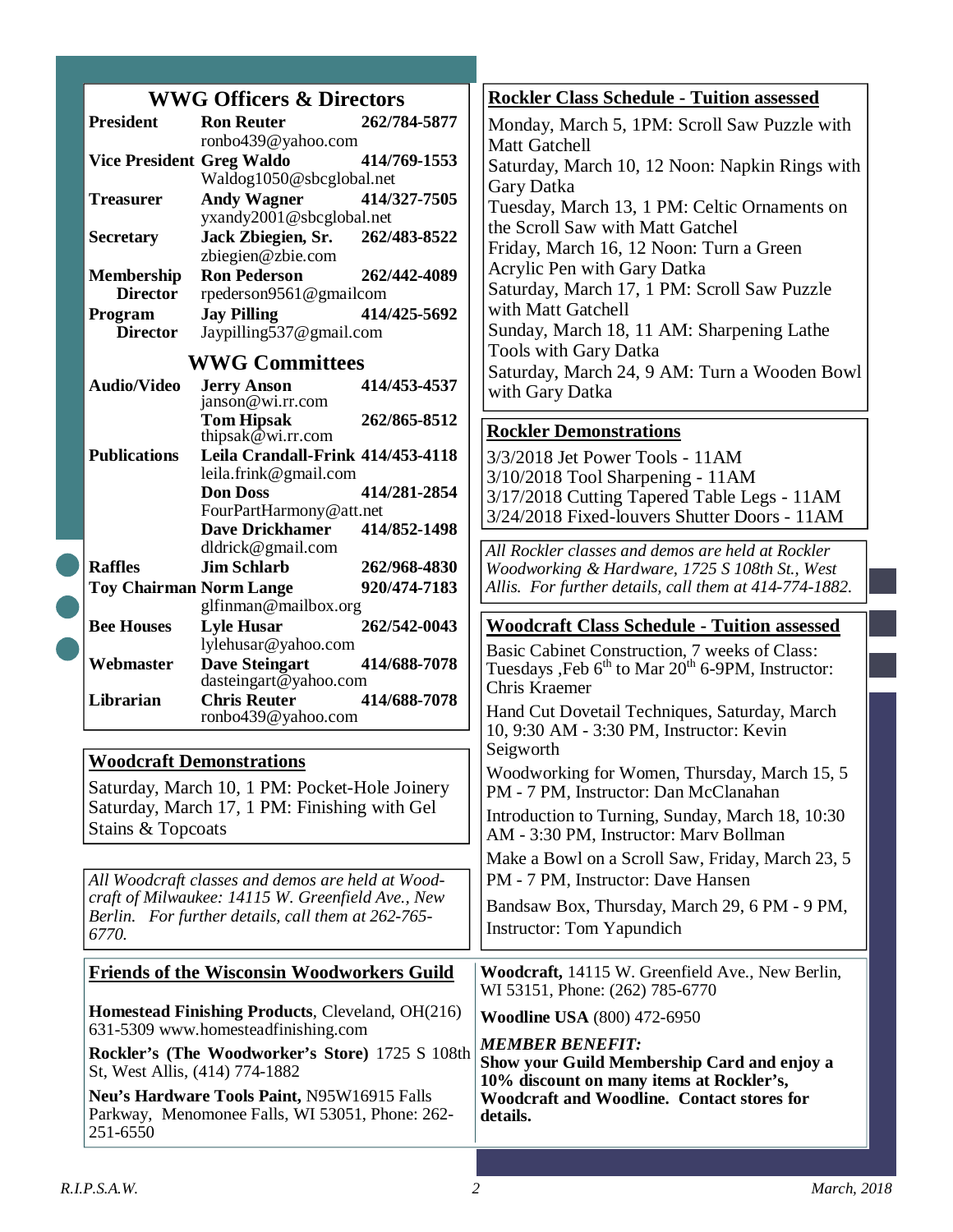#### **Wisconsin Woodworkers' Guild Board Meeting Briefs**

*January 25, 2018* 

Guild Meeting Room, Woodcraft Basement, 6:30 pm start.

**ATTENDEES**: Ron Reuter, Andy Wagner, Greg Waldo, Ron Pederson, Jay Pilling, Dave Steingart, Don Doss, Jim Schlarb, Norm Lange, Tom Hipsak, Jack Zbiegien, Sr.

**TREASURY**: \$8,437.26 balance as of 01-25-18.

**MEMBERSHIP**: Current membership is 106. 95 members have paid their 2018 membership dues as of 01-25- 18. Eleven members are still not paid, and two (2) members have declined renewal. There were 52 members present at the 01-04-18 meeting.

**NOTES**: Nye's Woodworkers' Day will be 02-24-2018, from 9:00am – 4:00pm. Audio/Video equipment was reviewed, and upgraded equipment will be purchased. Letters of appreciation from agencies that received toys were reviewed. Tour of Oshkosh Design was finalized. Representation and focus of participation in the *Woodworking Shows – Milwaukee* was reviewed and discussed.

*A reminder that all items for publication in* R.I.P.S.A.W. *should be sent to both Leila Crandall-Frink (leila.frink@gmail.com) and Don Doss (FourPartHarmony@att.net).* 

*Respectfully Submitted, Jack Zbiegien, Sr.*

#### *(Continued from page 1)*

part of their morning show showing our Christmas Elves at work. The video can be accessed through the Guild website. Norm noted that this year, our Elves will be adding items that will most assuredly be welcomed by the women such as mirrors and jewelry boxes.

One of the shelters that receive toys from our Christmas Elves is the Women's Center of Waukesha. We were privileged to have Molly, WCW's Program Support Coordinator, with us who shared some thoughts about how our donations affect the women and children served by WCW.

At any given time, WCW serves an average of about 20 children in the shelter, as well as another 20 children in the Counseling Center. The children range in age from newborns to 18. When children leave the Center, they are permitted to take a toy with them which they

appreciate immensely. Molly said the duck with the moving feet was the most popular. Baby strollers and cradles are also popular.

The meeting was then turned over to the shop tour videos. First up was Jerry Anson's shop. Jerry builds a lot of ship models. He said his shop was "very compact", but he has a lot of equipment in there. Some very innovative storage/machinery stand solutions.

The second video tour was of Jerry Motl's shop which started in Jerry's yard where he had created a bridge over a small ravine. He had also made some artistic pieces including a beautiful blue heron. Jerry's shop measures 24' x 32' and includes a metal shop in addition to a woodshop. He spoke highly of his Dust Deputy which is one part of his dust collector system.

*Respectfully submitted by Greg Wernisch* 

| WWG Winners, February 1, 2018 Meeting               | <b>Raffle Winners:</b>                              |  |
|-----------------------------------------------------|-----------------------------------------------------|--|
| Door Prize Winners:                                 | Gary Emerich, Lyle Husar, Jim Matthew, Mike         |  |
| Mark Enderle, Rich Henderson, Jay Pilling, Richard  | Prebish, Jim Schlarb (2), Mike Trokan, Andy Wagner. |  |
| Stefanowski, and Mike Trokan Happy Shopping!        | Congratulations to all!                             |  |
| <b>NEW RIPSAW FEATURE</b>                           | <b>CALLING ALL WOULD-BE JOURNALISTS</b>             |  |
| Turn to page 9 and find a new page we've added      | Many thanks to Greg Wernisch for submitting the     |  |
| to your RIPSAW newsletter. Do you have a busi-      | Reflections and Show 'n Tell articles this month!   |  |
| ness you'd like to have included? As a $501c(3)$    | If you have anything for publication in             |  |
| organization, we can't advertise in our newslet-    | R.I.P.S.A.W., please send to both Leila Crandall-   |  |
| ter. However, we can allow a business to tell       | Frink (leila.frink@gmail.com) and Don Doss          |  |
| folks who they are as long as they aren't advertis- | (FourPartHarmony@att.net). E-mail is pre-           |  |
| ing a specific product or service. For more de-     | ferred. However you can also submit your print-     |  |
| tails, please contact Ron Pederson. Then submit     | ed or hand-written copy to either of us at a meet-  |  |
| your business card or a document showing what       | ing. And if you have Microsoft Publisher and        |  |
| you'd like. You'll get a proof to approve before it | you'd like to try your hand at publishing our       |  |
| goes into the newsletter.                           | newsletter for a month, please let us know!         |  |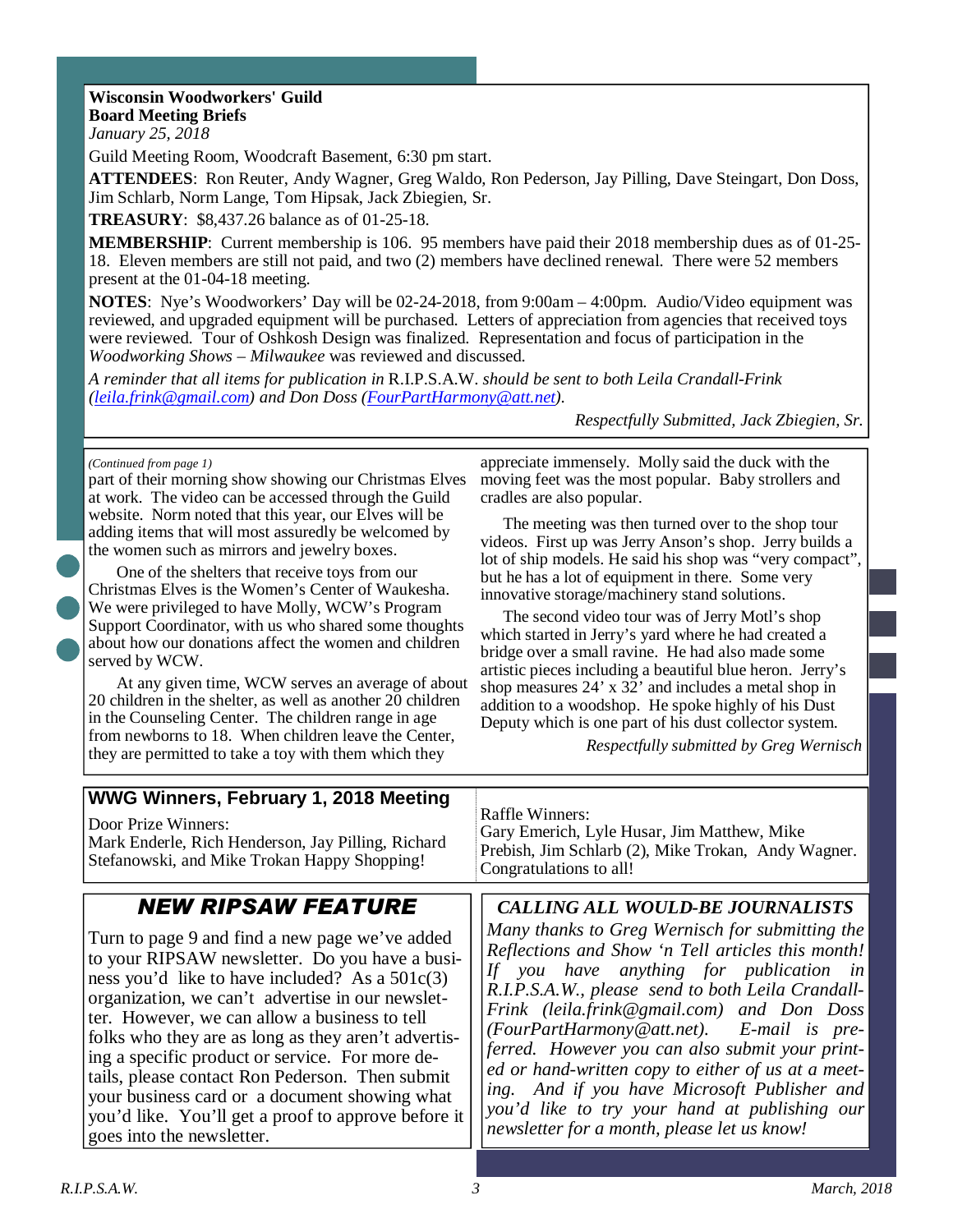# **WEN** Did You Know?

Igneous vs. sedimentary: Traditional finishers use pumice for rubbing finishes, but finer rottenstone for polishing them to gloss. They're quite different in nature. Pumice is ground-up porous igneous volcanic rock, formed when aerated lava cools quickly. Rottenstone is siliceous limestone powder, a sedimentary rock formed largely of layers of skeletal fragments of marine organisms. *Woodworker's Journal, August 2016* 

#### Know your Fellow Woodworker

When and how did you get interested in woodworking? How old were you? What type of woodworking do you do now? What do you find satisfies you about woodworking? What do you do when you run into an issue or problem while woodworking? Do you work with someone else? What fascinates you that you haven't tried yet in your woodworking? What piece that you made are you most proud of and why?

Answer these questions in an email or write them on a piece of paper and submit them to Leila or Don. We will figure out how to share them so others can learn more about you.

**Northeastern Wisconsin Woodworkers Guild 36th Annual Woodworking Show & Sale March 17 & 18, 2018, 9:30am – 4:00pm Southwest High School, Green Bay, WI 1331 Packerland Drive – just south of W. Mason St. Free admission\*, Free parking** 

**\*Proceeds from raffle ticket sales cover show expenses. Raffle tickets available from any NEWWG member. \$2 per ticket, or 3 for \$5 Raffle drawing 3PM, Sunday, March 18th Need not be present to win!** 

**Live demos, woodburning, lathe turning, scroll sawing, intarsia, wood carving** 

# **SILENT AUCTION**

Be sure to check out all the new treasures Jim has put out for January. Going, going, GONE!!

Items in the auction are donated by members and friends of the Guild. Smaller items can be brought in; items too large to bring in will have a picture and detailed description.

Bidding is open to members and non-members. Items will be awarded to the highest bidder. Any donated item that doesn't receive bids by break-time of the second meeting will either be moved to the monthly raffle program or returned to the donor.

Proceeds from the auction go directly to the Guild to help cover the cost of educational activities such as workshops, seminars, lectures and exhibits.

# **LOCAL WORKSHOP TOURS CONTINUING**

Wisconsin Woodworkers Guild is continuing to tour member's woodworking shops. Thanks to Jim Matthew for stepping up to do the video recording and to Jay Pilling for organizing everything. Currently, Jay has five of our members who have already had their shops toured.

Recordings of the tours will be shown at upcoming WWG meeting. The first recording to be shown will by of Jim Schlarb's shop which will happen at our January meeting. This presentation will be using a format that will allow questions from the audience during the playback. If necessary, the playback will be stopped to address questions.

For security reasons, recordings will NOT be made part of anything that goes outside the Guild. That limitation is specifically directed at any possibility of it going on the Internet. It won't!!

Touring of club-member workshops have been suggested by many members. Thanks to the number of members who have volunteered their shops for touring, it is conceivable that this may be an ongoing project. Tours of a few workshops might take place each year during the spring through fall timeframe and then shown at a January, February or March meeting. Although seeing a shop that is impeccably appointed will likely be of interest, the primary goal is to provide insight so that our members who may have limited space and/or limited resources can discover ways they can enjoy this wonderful hobby within their limitations. If you have any suggestions, please talk to Jay.

*Respectfully, Your Board of Directors*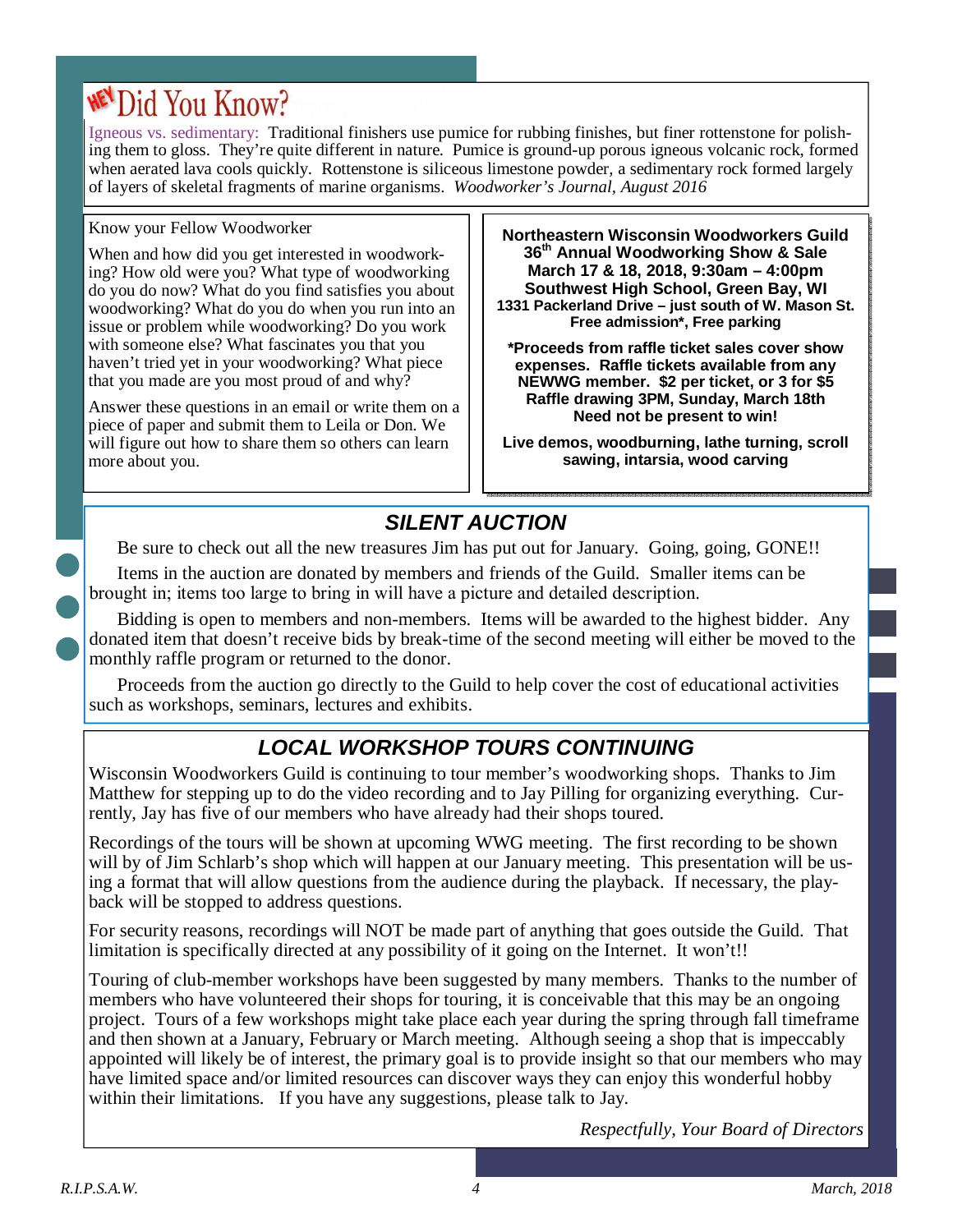#### **FROM THE LIBRARY**

I've noticed some of our library books have been out for several months. If you are still reading them, just stop by and let me know you still want them. If you're not sure you have one out, check with me. Keep in mind, someone else may be looking for that book.

Our cabinets are getting full and the extra weight is starting to cause them to sag. Ron hopes to present a new cabinet design to the board. Once approved, he'll be looking for help to build them (hint, hint!).

*Chris Reuter, Librarian* 

#### **For sale items are now on WWG Website**

Please check out our 'For Sale' page(s) on the WWG Website which is updated regularly. Go to http:// wiscwoodworkersguild.org/ForSaleETC.html. Listings are screened for interest to our members. However, WWG is not responsible for the accuracy of the listings or for the quality of the products. Caveat emptor - "Let the buyer beware".

*Dave Steingart, Webmaster* 

#### **Woodworking Clubs in Wisconsin and Northern Illinois**

- Badger Woodturners Club, Madison; First Tuesday of each month, 6:30pm. badgerwoodturners.org
- Blackhawk Carving Club, Wednesdays, 8:30 11am, Ken-Rock Community Center, 3218 11th St., Rockford, IL http://blackhawkcarving.com
- Capital Area Carvers, Madison, WI; Second Tuesday of each month, 7pm. capitalareacarversofwisconsin.org
- DuPage Woodworkers, Glen Ellyn, IL, Fourth Wednesday each month except July, 7pm. dupagewoodworkers.com.
- Fox Valley Woodworking Club, Batavia, IL; First Tuesday of each month, 7:30pm; fvwwc.org
- Kettle Karvers Club, Plymouth, WI; First Wednesday each month, 6:30pm, Generations, 1500 Douglas Dr., in the Masters Gallery Foods room, Plymouth, WI. See website for other dates and times. kettlekarvers.org
- Lake Country Carvers, Oconomowoc, WI; monthly, second Thurs. 5:30pm; Ray Burow, 920-474-4075
- MAD Woodworkers, Monona, WI; Third Wednesday of each month, 6:30pm; madwoodworkers@yahoogroup.com
- Mid-Wisconsin Chippers, Neenah, WI. First Sunday each month 1:30pm; mwchippers@gmail.com
- Milwaukee Area Woodturners (MAWt), metro-Milwaukee, WI. First Monday each month 6:30pm, Woodcraft of Milwaukee; mawturners.com
- Northeast Wisconsin Woodturners, Neenah, WI; Second Saturday, Sept. thru June, 9am. NEWWoodturners.org
- Northeastern Wisconsin Woodworkers Guild, Green Bay. Third Wednesday each month, 7pm. newwg.org.
- River Bend Carving Club, Racine, WI. First & third Saturdays of the month, 9:30 11:30 am. \$3/student, 3600 N. Green Bay Rd., Racine. www.riverbendracine.org
- Rock River Valley Carvers, Janesville; First Thursday of each month, 7pm; rockrivervalleycarvers.com
- West Allis Woodworkers Club, West Allis, WI. Art Kastner, President at 414-476-9902
- International Association of Penturners (IAP), Wisconsin Chapter, meets as needed at Woodcraft of Milwaukee, Lower Level; penturners.org
- Wilson Park Woodcarvers & Woodburners, Milwaukee, Wednesdays, 8:30am Noon, Wilson Park Senior Center, 2601 W. Howard Ave., Ed Thomas, 414-427-8256
- Wisconsin River Woodcarvers, Stevens Point, 1st & 3rd Tuesdays of each month, 6pm 9pm, The Lincoln Center, 1519 Water St. www.wisconsinriverwoodcarvers.org
- Wisconsin River Woodcarvers, Wisconsin Rapids, Wednesdays, 6pm 9pm, First Congregational Church, 311 2nd St. South www.wisconsinriverwoodcarvers.org
- Wisconsin Valley Woodturners, Wausau, WI; First Thursday of each month, 7pm. wisconsinvalleywoodturners.org
- Wisconsin Wood Turner (WWT), AAW Member, Eric Meigs, President, wisconsinwoodturner.com, First Saturday each month, 9am, Woodcraft of Milwaukee, Lower Level.

The accuracy of the above information is not guaranteed. If you would like to attend a meeting, be sure to use the contact information and get confirmation. Also, if you spot any errors or changes, please send corrections to Don Doss at FourPartHarmony@att.net. Thank you!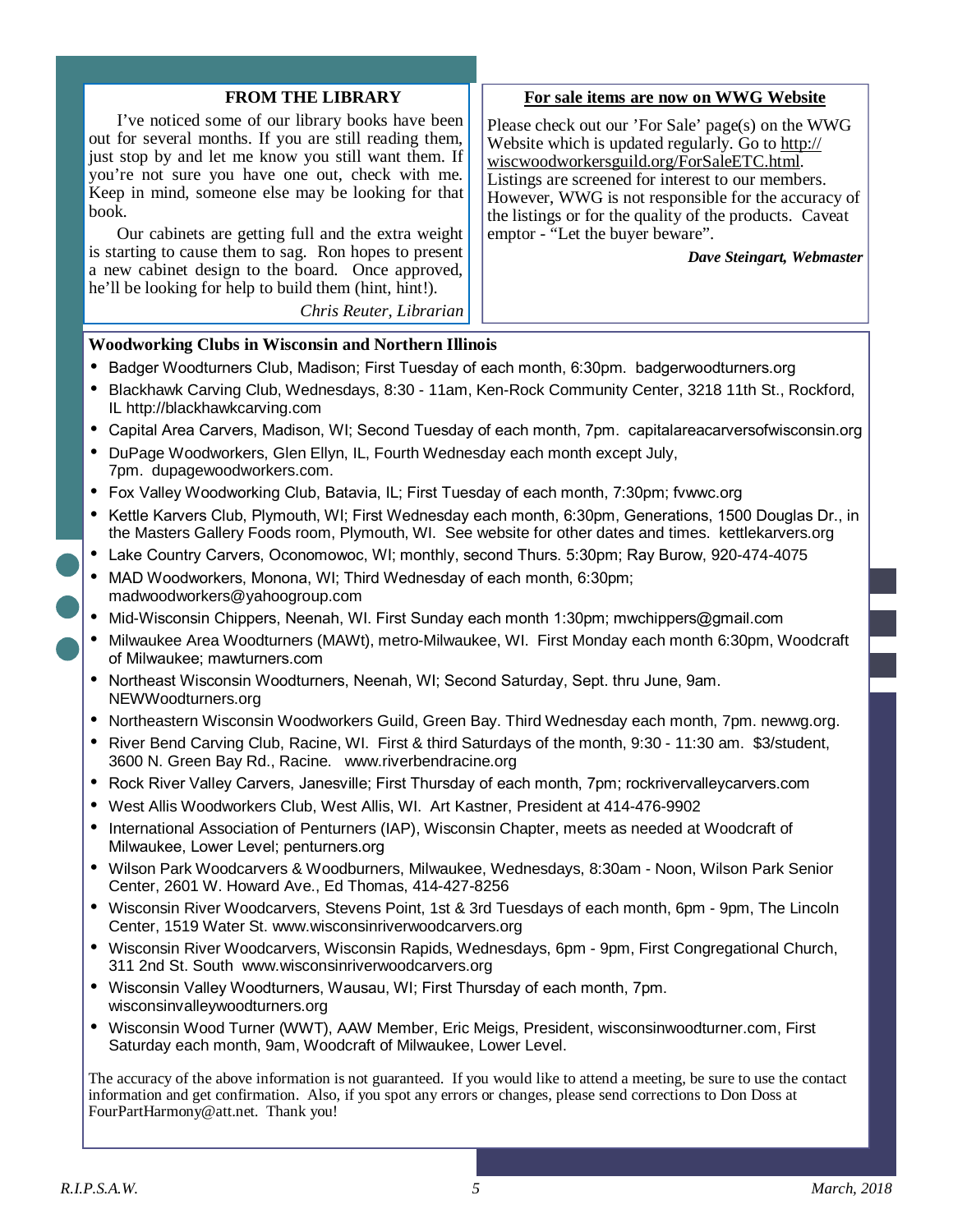### **Woodworking Show March 9-11, 2018**

**NEW LOCATION & FREE PARKING** at: Milwaukee County Sports Complex 6000 W Ryan Road Franklin, WI 53132

**Vvork** 

Ticket Price is \$14 General Admission at the door, cash only or \$12 General Admission if purchased online (\$2 discount) \*One ticket is valid for all three days of the show. Paid Education Seminar tickets include general admission. Tickets will be available online about 30 days before the show.

Show Hours: Friday - 12:00 PM - 6:00 PM Saturday - 10:00 AM - 6:00 PM Sunday - 10:00 AM - 3:00 PM



You can check it out at: http://www.thewoodworkingshows.com/milwaukee.html

#### *Submitted by Tom Hipsak*

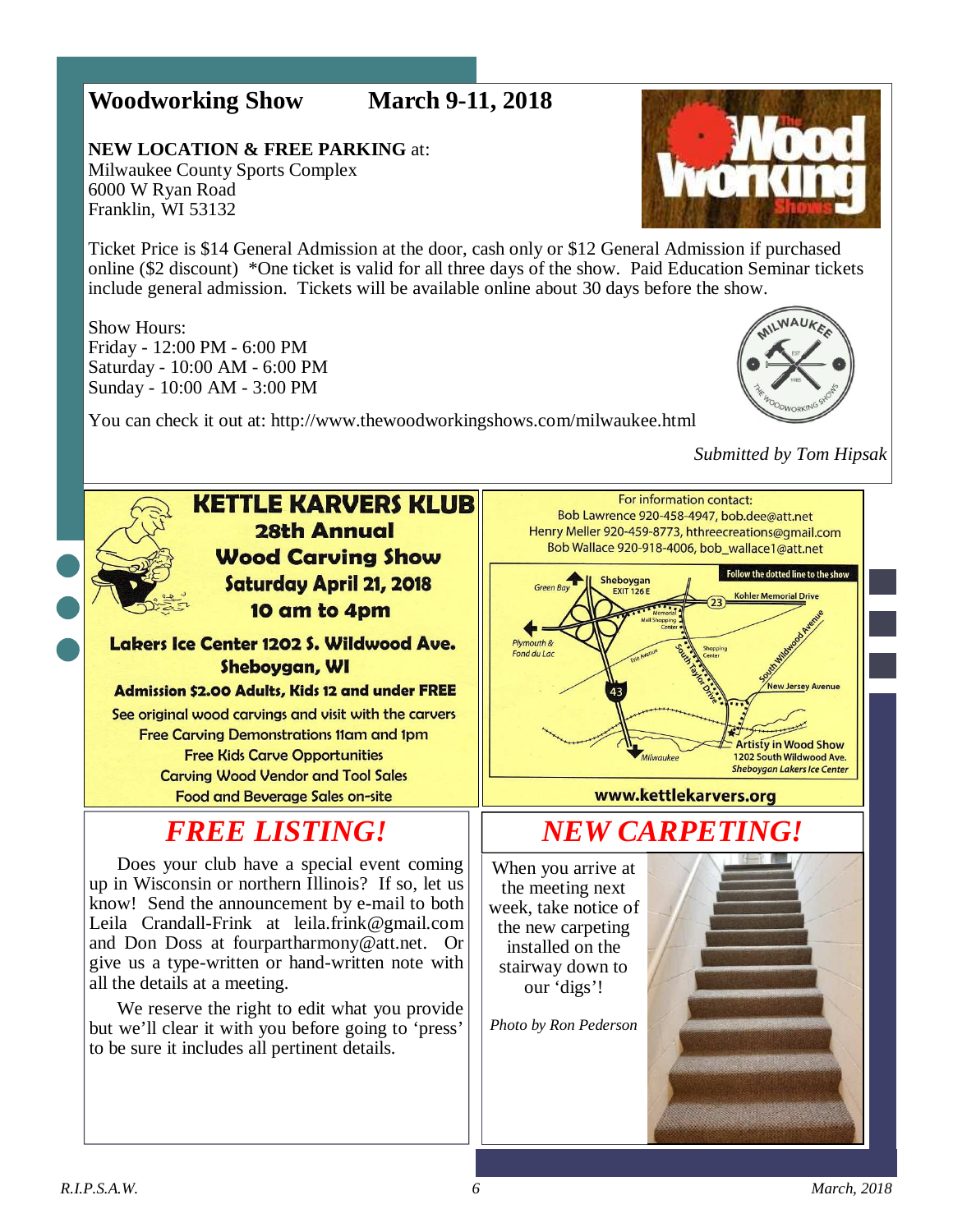#### **SHOW 'N TELL**

Al Herwig exhibited a very interesting object that was an example of chip carving with a glass inlay - somehow he melted the glass (1500 degrees) to blend the different pieces.

Jim Schlarb showed several weaving frames which he constructed as well as a wooden vase which he used to describe how he finds the center of a circle and how he attached the handles.

Kevin Seigworth had two examples of "impossible

dovetails" which he constructed just for fun. They were "impossible" because, when you looked at them it appeared impossible to assemble them. He then showed us how it was done.

As a prelude to the presentation by Molly, Norm Lange brought out some samples of toys made by our Christmas Elves, including the duck Molly spoke about. (Also, see letter from Junior Achievement to WWG on page 8. - *ed.*)

*Submitted by Greg Wernisch* 



We call it the Greatest Show (& Tell) on Earth - a family-friendly showcase of invention, creativity, and resourcefulness. Glimpse the future and get inspired!

Maker showcase the "maker movement," a growing global community of do-ityourselfers that is pushing the boundaries of creativity, product development and manufacturing through technology, innovation and entrepreneurship.

Maker Faire Milwaukee will take place at State Fair Park's Exposition Center on Saturday, September 29th, 10am-7pm and on Sunday, September 30th, 10am-5pm.

![](_page_6_Picture_11.jpeg)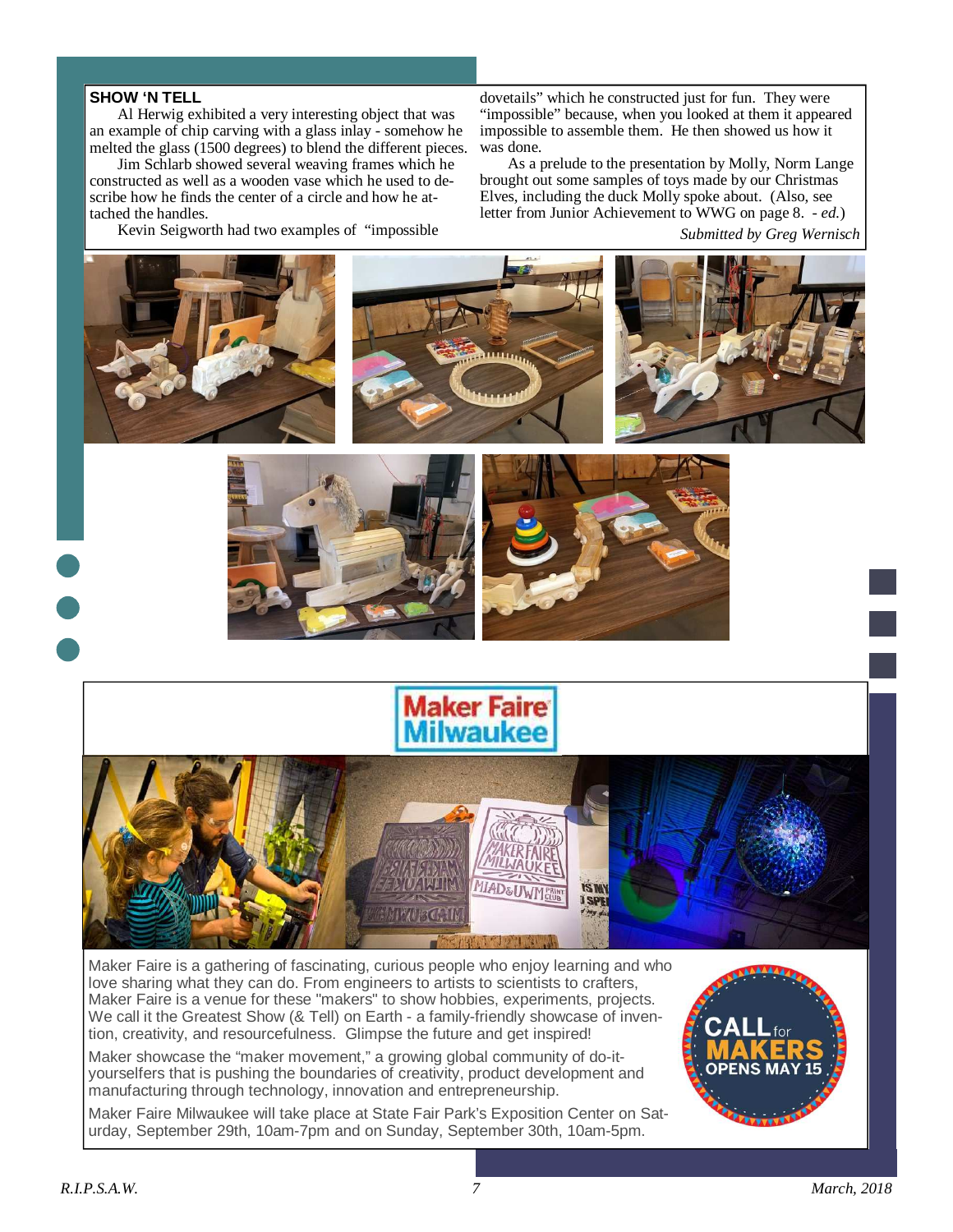![](_page_7_Picture_0.jpeg)

empowering young people to own their economic success

December 19, 2017

Wisconsin Woodworker Guild Lyle Husar and Norman Lange C/o Lyle Husar Designs 17395 W Bluemound Rd. Brookfield, WI 53045

![](_page_7_Picture_4.jpeg)

Dear Norman and Lyle,

As you may know, the relevance of Junior Achievement's mission to inspire and prepare students with the economic skills, workforce readiness and confidence they will need to become productive citizens in our community has never been greater. Your generous donation of the 3in-1 handmade chair to the 2017 Junior Achievement Holiday Auction is greatly appreciated.

Gentiemen, the bidding on this item was 'on fire.' As we thought, there were many grandparents interested in it as well as first time moms. JA was so very fortunate to be the recipient of this great, one-of-a-kind item.

Because of you and others, Junior Achievement is able to provide programming to more than 10,000 Milwaukee area students during this school year. By empowering these students to take greater control of their economic future, your gift will have a lasting impact in our community.

I've enclosed the program booklet, a photo from the display/promotion during the electronic bidding, as well as a photo of the prominent set-up and display the night of the holiday auction. I personally spent the night showcasing your work of art, and enjoyed every minute of it. You both are master craftsmen!

Again, we appreciate your support, and that of the Wisconsin Woodworker Guild, and look forward to sharing our future JA successes with you.

Happy holidays and a healthy and prosperous New Year!

My best, Dawn R. Wollenzien

Director - Development JA Kohl's Education Center | 11111 W. Liberty Drive | Milwaukee, WI 53224 phone: 414.577.3800 | fax: 414.359.1270 | http://wisconsin.ja.org

ernestrened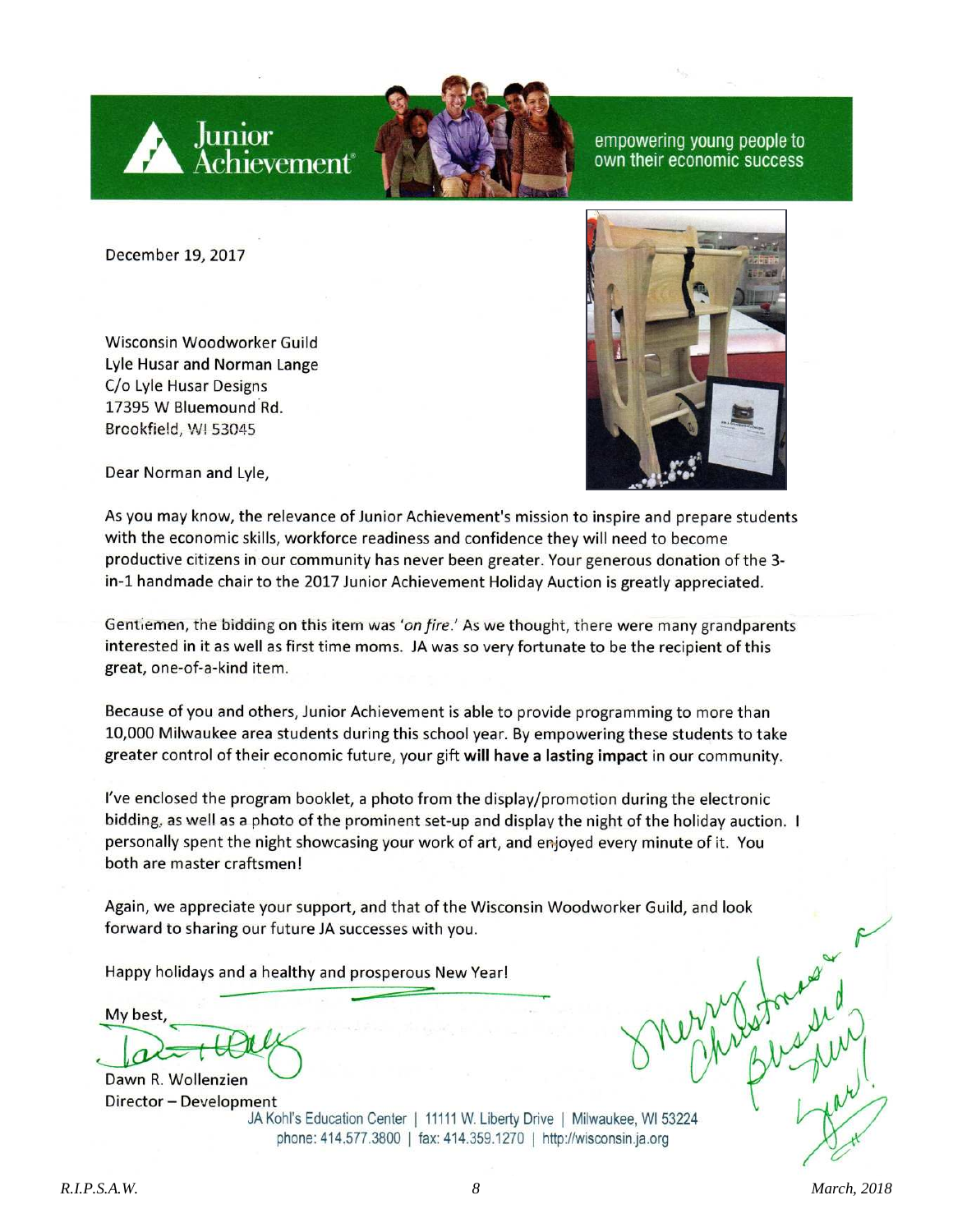![](_page_8_Picture_0.jpeg)

This space available. Contact Ron Pederson for information.

Please patronize our sponsors.

This space available. Contact Ron Pederson for information.

Please patronize our sponsors.

![](_page_8_Picture_5.jpeg)

# OFFERING QUALITY WOODWORKING TOOLS AND SUPPLIES SINCE 1928 14115 W GREENFIELD AVE, NEW BERLIN, WI 53151 262-785-6770

#### THANK YOU FOR SUPPORTING YOUR LOCALLY OWNED AND OPERATED WOODCRAFT STORE. WITHOUT YOUR ONGOING SUPPORT, WE WOULD NOT BE ABLE TO SUPPORT MILWAUKEE AREA WOODWORKERS AND WOODWORKING CLUBS.

YOUR MILWAUKEE AREA WOODCRAFT STORE HAS BEEN FAMILY OWNED AND OPERATED SINCE 1999